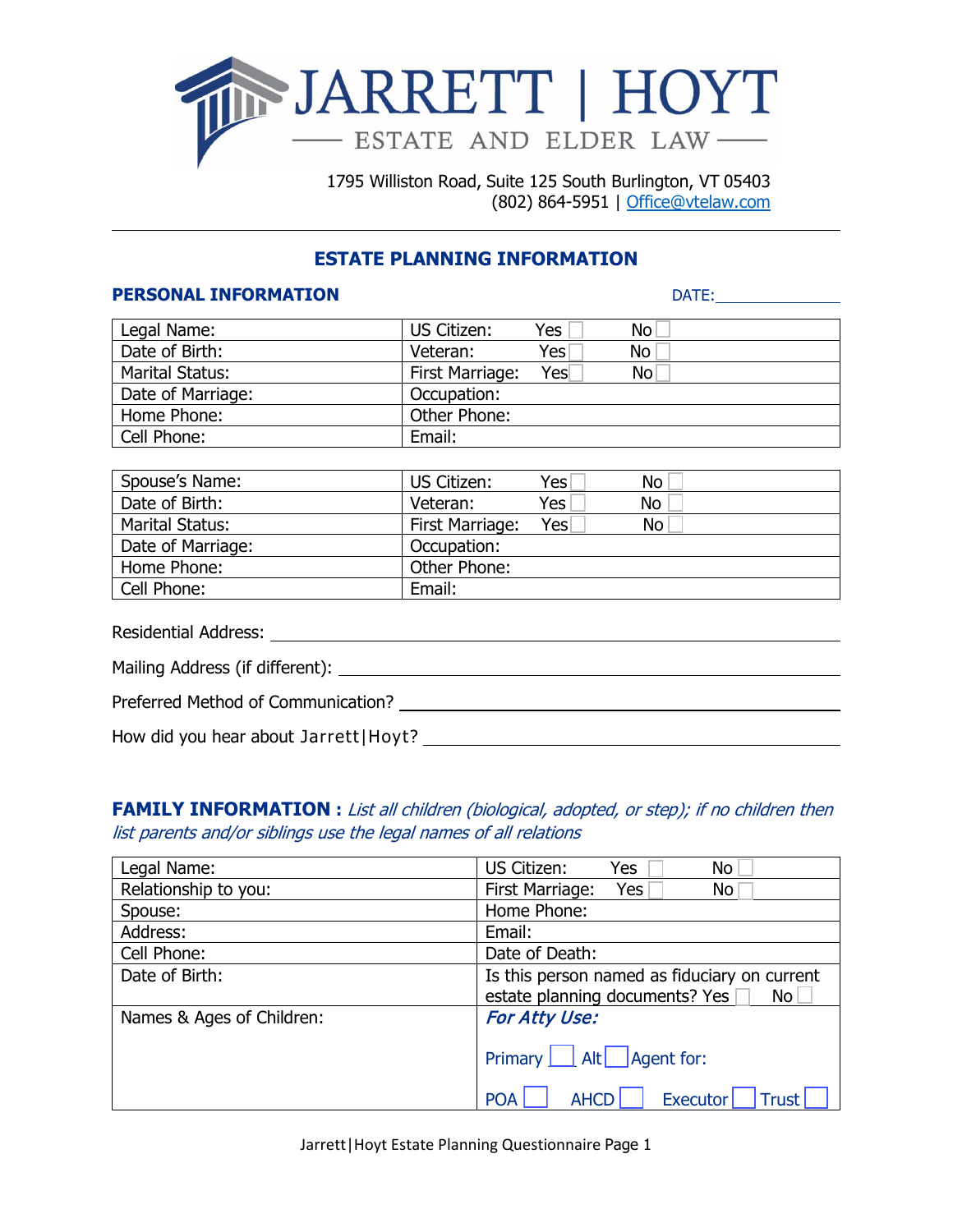### Person #2:

| Legal Name:               | US Citizen:<br>Yes<br>No                              |  |  |  |
|---------------------------|-------------------------------------------------------|--|--|--|
| Relationship to you:      | First Marriage:<br>Yes<br>No                          |  |  |  |
| Spouse:                   | Home Phone:                                           |  |  |  |
| Address:                  | Email:                                                |  |  |  |
| Cell Phone:               | Date of Death:                                        |  |  |  |
| Date of Birth:            | Is this person named as fiduciary on current          |  |  |  |
|                           | estate planning documents? Yes<br>No                  |  |  |  |
| Names & Ages of Children: | <b>For Atty Use:</b>                                  |  |  |  |
|                           | Primary   Alt   Agent for:                            |  |  |  |
|                           | <b>Executor</b><br>Trust<br><b>AHCF</b><br><b>POA</b> |  |  |  |

### Person #3

| Legal Name:               | US Citizen:<br>Yes<br>No                                                                   |  |  |  |
|---------------------------|--------------------------------------------------------------------------------------------|--|--|--|
| Relationship to you:      | First Marriage:<br>Yes<br>No.                                                              |  |  |  |
| Spouse:                   | Home Phone:                                                                                |  |  |  |
| Address:                  | Email:                                                                                     |  |  |  |
| Cell Phone:               | Date of Death:                                                                             |  |  |  |
| Date of Birth:            | Is this person named as fiduciary on current                                               |  |  |  |
|                           | estate planning documents? Yes<br>No                                                       |  |  |  |
| Names & Ages of Children: | For Atty Use:                                                                              |  |  |  |
|                           | Primary   Alt   Agent for:<br><b>Executor</b><br><b>AHCD</b><br><b>Trust</b><br><b>POA</b> |  |  |  |

### Person #4

| Legal Name:               | US Citizen:<br><b>No</b><br>Yes                                                      |  |  |  |  |
|---------------------------|--------------------------------------------------------------------------------------|--|--|--|--|
| Relationship to you:      | First Marriage:<br>Yes<br>No                                                         |  |  |  |  |
| Spouse:                   | Home Phone:                                                                          |  |  |  |  |
| Address:                  | Email:                                                                               |  |  |  |  |
| Cell Phone:               | Date of Death:                                                                       |  |  |  |  |
| Date of Birth:            | Is this person named as fiduciary on current<br>estate planning documents? Yes<br>No |  |  |  |  |
| Names & Ages of Children: | For Atty Use:                                                                        |  |  |  |  |
|                           | Primary   Alt   Agent for:                                                           |  |  |  |  |
|                           | <b>Executor</b><br><b>POA</b><br><b>AHCD</b><br><b>Trust</b>                         |  |  |  |  |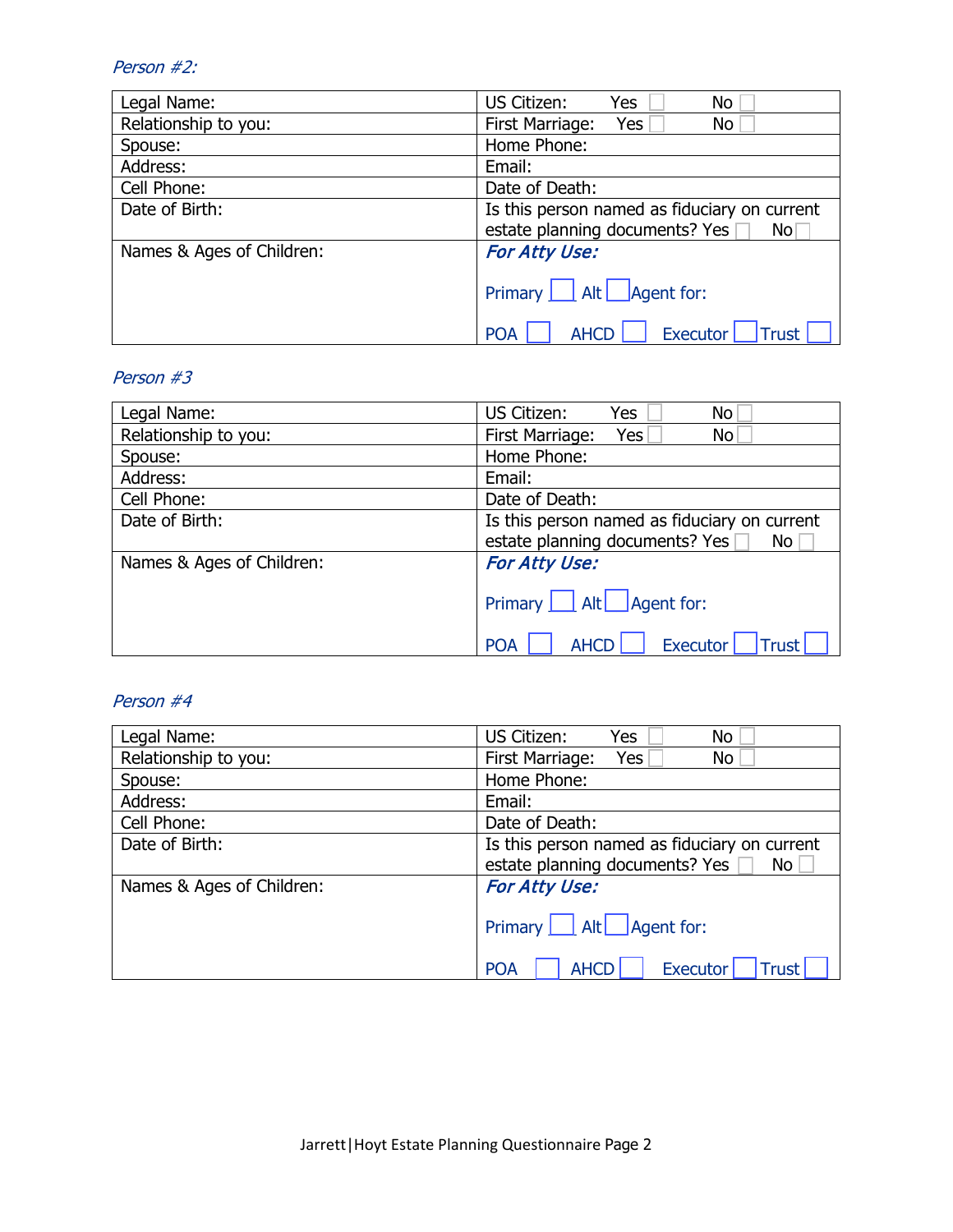**ASSET INFORMATION:** Please list each asset you own whether individually, jointly with another or held in trust or otherwise

## **REAL ESTATE:**

| Property Address:                                                                                                                                                 |                                      |
|-------------------------------------------------------------------------------------------------------------------------------------------------------------------|--------------------------------------|
| Owners:                                                                                                                                                           |                                      |
| How Titled: [select]                                                                                                                                              | Do you rent the property: Yes<br>No. |
| Purchase Price:                                                                                                                                                   | <b>Current Value:</b>                |
| Year Purchased:                                                                                                                                                   | Mortgage Balance:                    |
| Since Purchase have you subdivided, added<br>parcels or adjusted boundaries? [select]<br>(please provide all recorded documents relating<br>to such alternations) | Explain:                             |

| parcels or adjusted boundaries? [select]<br>(please provide all recorded documents relating<br>to such alternations)                                              |                                      |
|-------------------------------------------------------------------------------------------------------------------------------------------------------------------|--------------------------------------|
|                                                                                                                                                                   |                                      |
| Property Address:                                                                                                                                                 |                                      |
| Owners:                                                                                                                                                           |                                      |
| How Titled: [select]                                                                                                                                              | Do you rent the property: Yes<br>No. |
| Purchase Price:                                                                                                                                                   | <b>Current Value:</b>                |
| Year Purchased:                                                                                                                                                   | Mortgage Balance:                    |
| Since Purchase have you subdivided, added<br>parcels or adjusted boundaries? [select]<br>(please provide all recorded documents relating<br>to such alternations) | Explain:                             |
|                                                                                                                                                                   |                                      |
| <b>Property Address:</b>                                                                                                                                          |                                      |
| Owners:                                                                                                                                                           |                                      |
| How Titled: [select]                                                                                                                                              | Do you rent the property: Yes<br>No  |

| Property Address:                               |                                     |
|-------------------------------------------------|-------------------------------------|
| Owners:                                         |                                     |
| How Titled: [select]                            | Do you rent the property: Yes<br>No |
| Purchase Price:                                 | <b>Current Value:</b>               |
| Year Purchased:                                 | Mortgage Balance:                   |
| Since Purchase have you subdivided, added       | Explain:                            |
| parcels or adjusted boundaries? [select]        |                                     |
| (please provide all recorded documents relating |                                     |
| to such alternations)                           |                                     |

### **Bank Accounts**

| Name of Bank   Owner of Acct | <b>Type of Acct</b> | <b>Balance</b> | <b>Beneficiary?</b> |
|------------------------------|---------------------|----------------|---------------------|
|                              |                     |                |                     |
|                              |                     |                |                     |
|                              |                     |                |                     |
|                              |                     |                |                     |
|                              |                     |                |                     |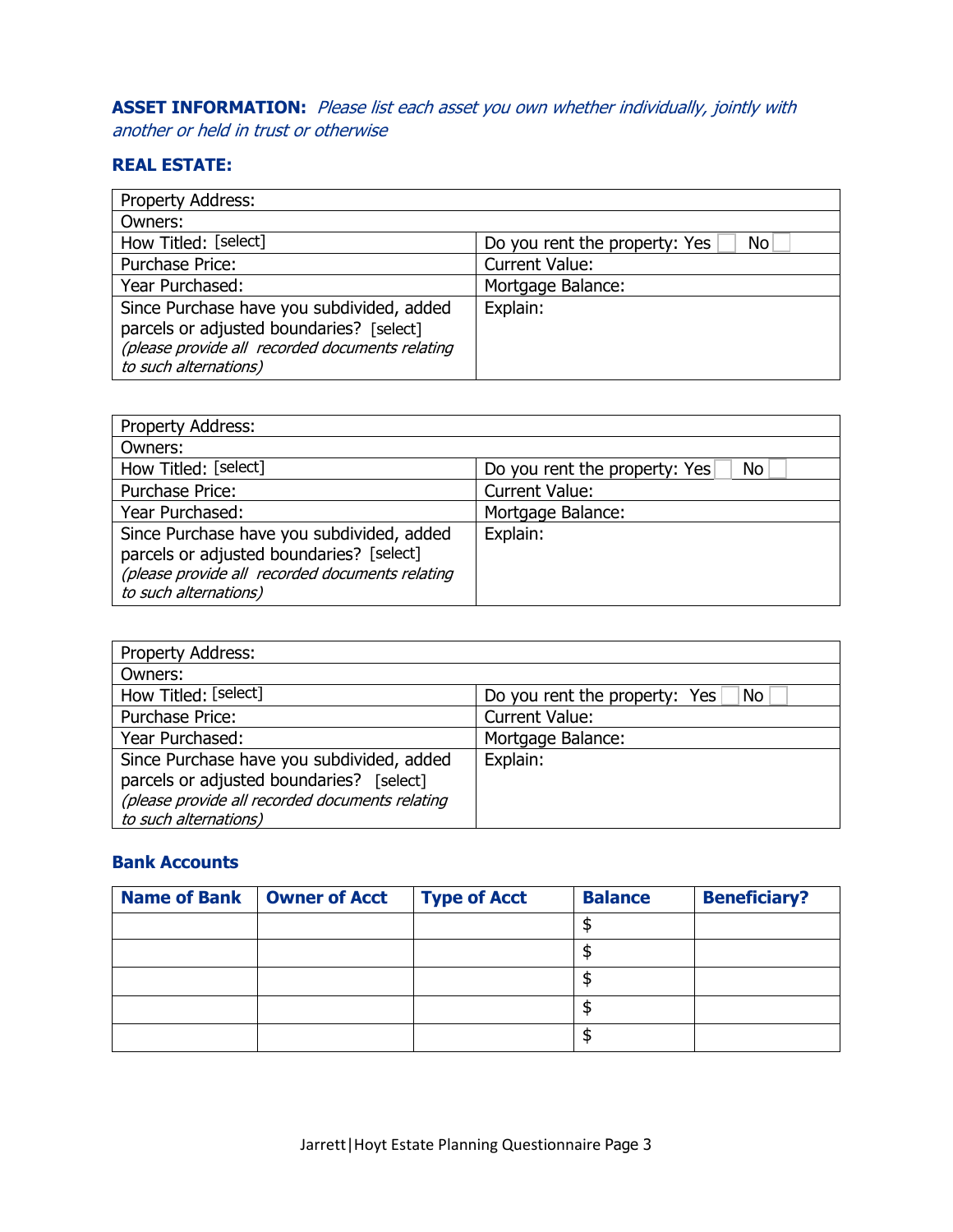## **Retirement Accounts (IRA, 401k, 403(b), SEP -** do not include pension income)

| <b>Name of Financial</b><br><b>Institution</b> | <b>Owner of Acct</b> | <b>Type of Acct</b> | <b>Current</b><br><b>Value</b> | <b>Primary</b><br>/Secondary<br><b>Beneficiary</b> |
|------------------------------------------------|----------------------|---------------------|--------------------------------|----------------------------------------------------|
|                                                |                      |                     | \$                             |                                                    |
|                                                |                      |                     | \$                             |                                                    |
|                                                |                      |                     | \$                             |                                                    |
|                                                |                      |                     | \$                             |                                                    |
|                                                |                      |                     | \$                             |                                                    |

## **Brokerage Accounts (Stocks, bonds, and other non-qualified investments)**

| <b>Financial Inst.</b> | <b>Owner of Acct</b> | <b>Type of<br/>Investment</b> | <b>Current</b><br><b>Value</b> | <b>Beneficiary?</b> |
|------------------------|----------------------|-------------------------------|--------------------------------|---------------------|
|                        |                      |                               | S                              |                     |
|                        |                      |                               | c                              |                     |
|                        |                      |                               | S                              |                     |
|                        |                      |                               | \$.                            |                     |
|                        |                      |                               | c                              |                     |

## **Life Insurance/Deferred Annuities**

| <b>Financial</b><br>Inst. | <b>Insured/Annuitant</b> | <b>Beneficiaries</b><br>(primary/contingent) | <b>Face/Cash</b><br><b>Value</b> | <b>Death</b><br>benefit |
|---------------------------|--------------------------|----------------------------------------------|----------------------------------|-------------------------|
|                           |                          |                                              |                                  |                         |
|                           |                          |                                              |                                  |                         |
|                           |                          |                                              |                                  |                         |

## **Vehicles (cars, motor homes, boats, etc.)**

| <b>Owner</b> | <b>Make/model/Year</b> | <b>Loan Balance</b> | <b>Current Value</b> |
|--------------|------------------------|---------------------|----------------------|
|              |                        |                     |                      |
|              |                        |                     |                      |
|              |                        |                     |                      |
|              |                        |                     |                      |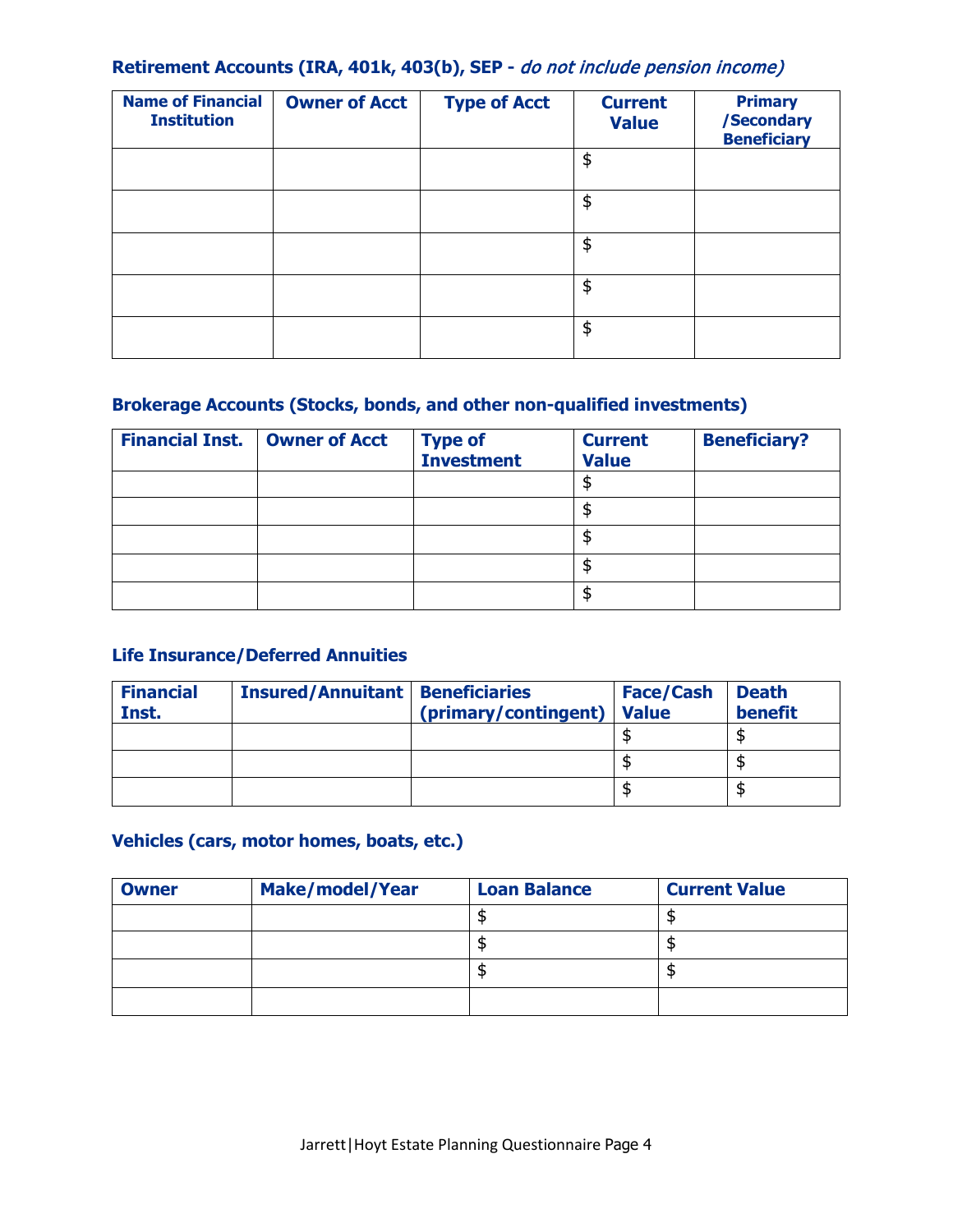**Other Assets** (businesses -LLCs or partnerships, promissory notes, collections/ antiques/art, crypto-currency, NFTs, etc.)

| <b>Owner</b> | <b>Description</b> | <b>Current Value</b> |
|--------------|--------------------|----------------------|
|              |                    |                      |
|              |                    |                      |
|              |                    |                      |
|              |                    |                      |

#### **Safe Deposit Box**

Name of Owners/Leaseholders: University of Owners and Control of Owners and Control of Owners and Control of O

Box #: Bank/Location: Bank-Research Box #:

#### **Special Circumstances:**

| Family Members with Disabilities            |  |
|---------------------------------------------|--|
| Pending Divorce                             |  |
| Child Support or spousal obligations        |  |
| Information Regarding Expected Inheritances |  |
|                                             |  |
| Other issues of concern                     |  |
|                                             |  |

#### **List of Advisors**

| CPA/Accountant:    | Contact: |
|--------------------|----------|
| Financial Advisor: | Contact: |
| Other:             | Contact: |

May we contact your advisors to discuss your estate plan? YES:  $\Box$  No:  $\Box$ 

### **If a person you intend to nominate as a primary/successor agent, executor, trustee contacts our office, may we discuss your estate plan with them:**

 $YES: \Box$  No:

\*Authorization to speak will continue unless you notify us in writing that we no longer have permission to discuss matters with your agent.

I/We acknowledge that the information provided by in this document will form the basis for the estate planning recommendations made by Jarrett | Hoyt and that the information contained herein is complete and accurate to the best of my/our knowledge.

Date Signature Signature

Date Signature Signature